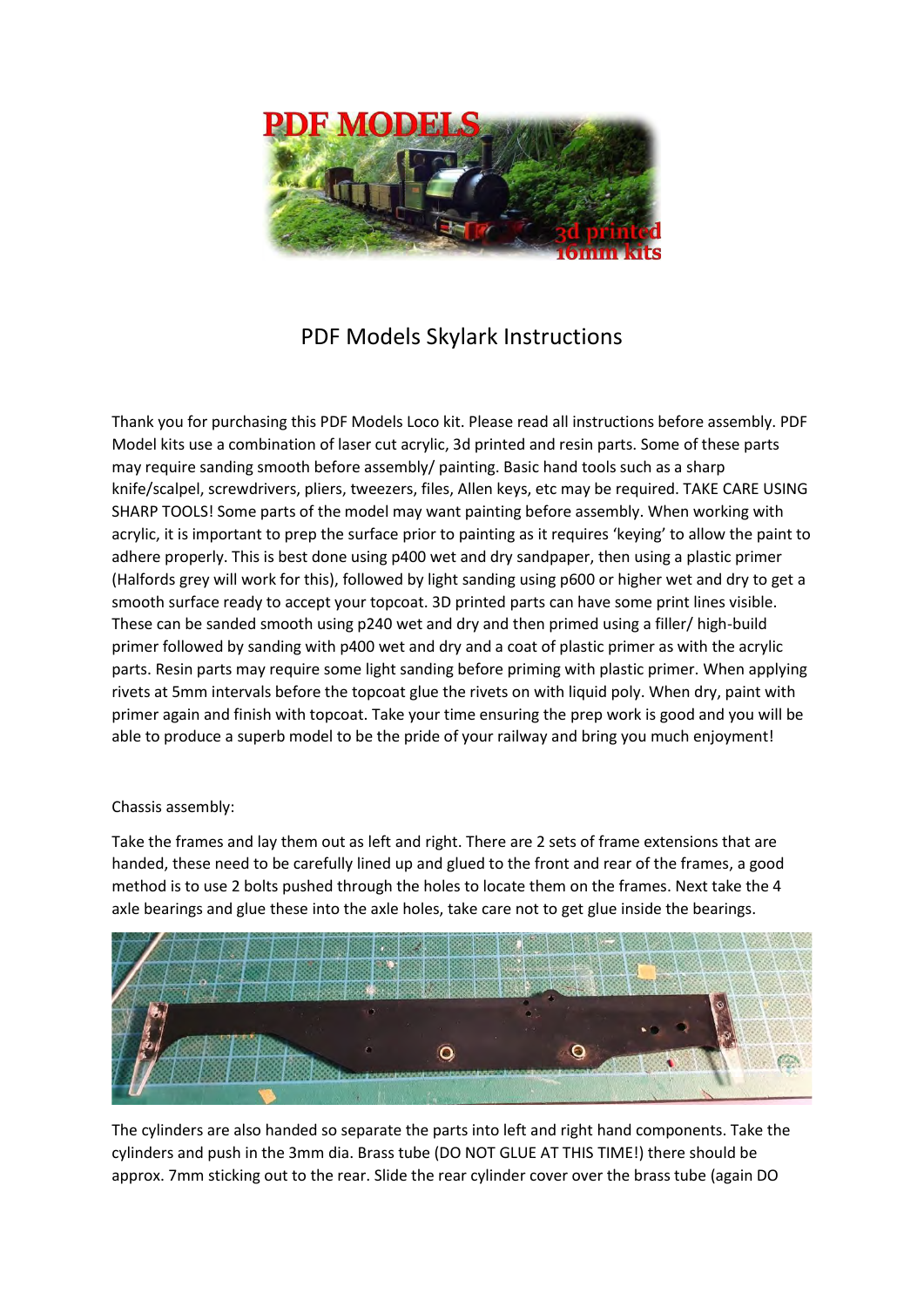NOT GLUE AT THIS TIME). At the top of the rear cylinder cover you should see a square hole; take the 2mm square brass rod, cut it to 54mm and insert this into the hole to form the slide bar. On the end of the slide bar fits the motion bracket, this also has a square hole and can be pushed into place. Now take the cylinder assembly and fit it to the frames. The cylinders are fitted using 3mm bolt from the inside of the frame, and the motion bracket is fitted using 2mm nuts and bolts through the frame. The rear cylinder cap can now be slid backward slightly to be glued into place. The front cylinder covers can now be glued into place.



There are 2 frame spacers, 1 L shape (front) and one U shape (rear). Using 4 x 2mm x 10mm bolts and 3 x 2mm x 8mm bolts these can now be fitted to the left hand frame.



The gearbox is supplied already attached to the front wheelset. The motor requires the worm gear pushing on and can then be fitted into the gearbox and secured using the 2.5mm x 6mm bolts. Best practise is to lubricate the gearbox with oil or a light grease.



The wheelsets can now be fitted to the frame with the frame spacers attached. Start by pushing the front axle through the front bearing in the frame, the gearbox should be fitted with the 'bulge' facing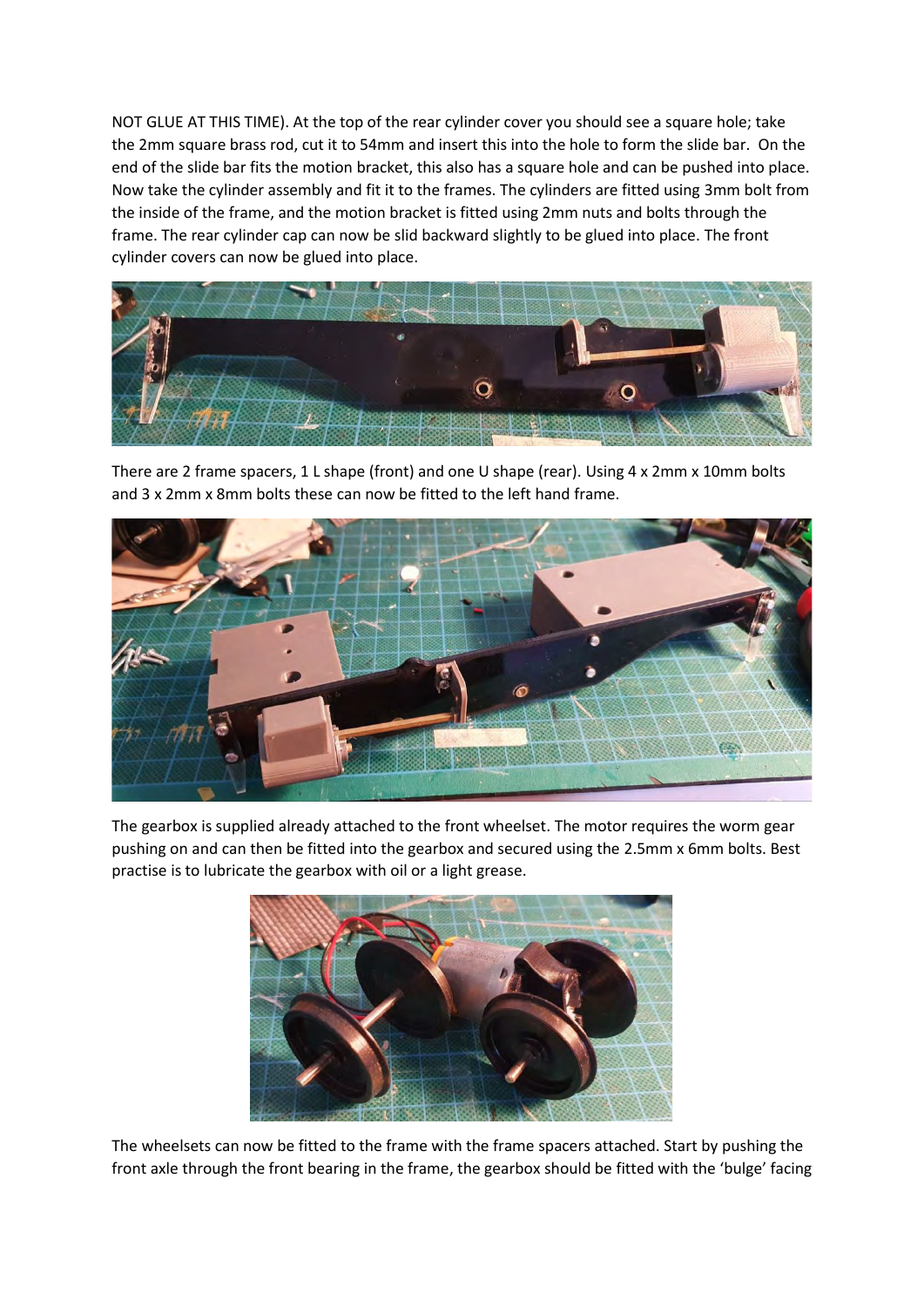upwards. Once the front axle is fitted it can be rotated so that the motor is facing upwards out of the top of the frames, the rear axle can then be slid through the rear bearing. The motor can now be rotated back down to sit between the rear wheel-set.



The right hand frame can now be fitted using 4 x 2mm x 10mm bolts and 3 2mm x 8mm bolts.

To fit the gearbox into place, push the 2mm steel rod through the hole in the frames above the front axle, thread it through the mounting hole in the gearbox, and push it through the matching hole in the other frame. This prevents the motor and gearbox rotating on the axle and dropping out of the bottom of the locomotive.



Take the pony truck, brass tube and pony wheelset. Open the hole out to take the Brass tube. Push the brass tube into the pony truck and glue into place (careful not to get glue inside the brass!). Carefully remove one wheel from the axle (a vice is very helpful at this point but not essential), slide the axle through the bearing in the pony truck and push the wheel back onto the axle (again a vice is useful but not essential). The pony can now be fitted to the frame spacer using the 3mm x 10mm bolt and nut supplied.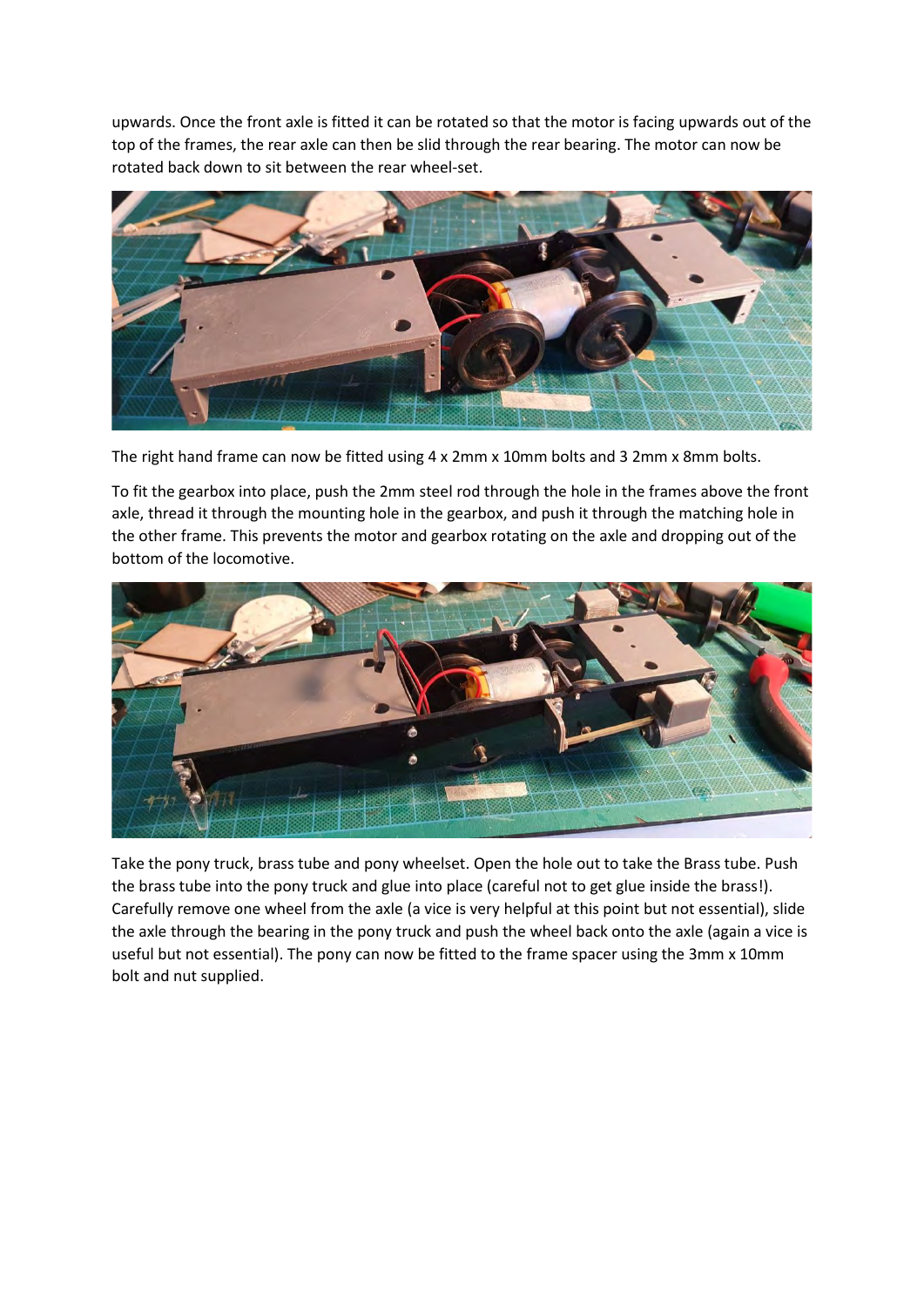

Now we will take a look at the cross-heads, cranks and con-rods. Take the 2 cross-heads and glue in the 2mm rods to make the piston rods. There are 2 connecting rods per side, 1 connecting the cylinder to the rear crank and 1 connecting the front and rear cranks. Take the connecting rod with the small end, this connects to the cross-head at the small end using a 2mm x 6mm bolt and nut. The connecting rod requires countersinking until the bolt fits flush with the face of the rod. The bolt should be on the inside of the rod with the nut on the outside of the cross-head. It is important that the nut and bolt be left loose so that the rod can freely rock back and forward. Next take the Cranks and screw in 2mm x 10mm c/s screws into 2 of the cranks to make the front cranks, and 2mm x 14mm c/s screws into the other 2 cranks to make the rear cranks. It is important the screws are flush with the back of the cranks or they will foul on the chassis sides! Take the 2 front cranks, fit one 2mm bearing to each and secure these with a nut. These now need to be filed until the bolt sits flush with the nut so as not to foul on the cross-head. Now repeat the process on the rear cranks but this time fit 2 bearings before securing with a nut. Take the Con-rods and carefully open out the holes until they freely fit the bearings on the cranks (should be easy to drop the bearings in/ take the bearings out). Remember to set up the cranks and rods as left and right handed. Fit the cranks on the left hand side using a 1.5mm Allen key, these should be fitted facing front dead centre (9 o'clock). DO NOT OVERTIGHTEN THE GRUB SCREWS AS THEY MAY REQUIRE ADJUSTMENT!!! The lefthand rods and cross-head can now be fitted. Next, we will be fitting the right hand cranks, its important to set these at 90° compared to the left-hand side. To do this we will be fitting them at bottom dead centre (6 o'clock). The right-hand rods and cross-head can now be fitted.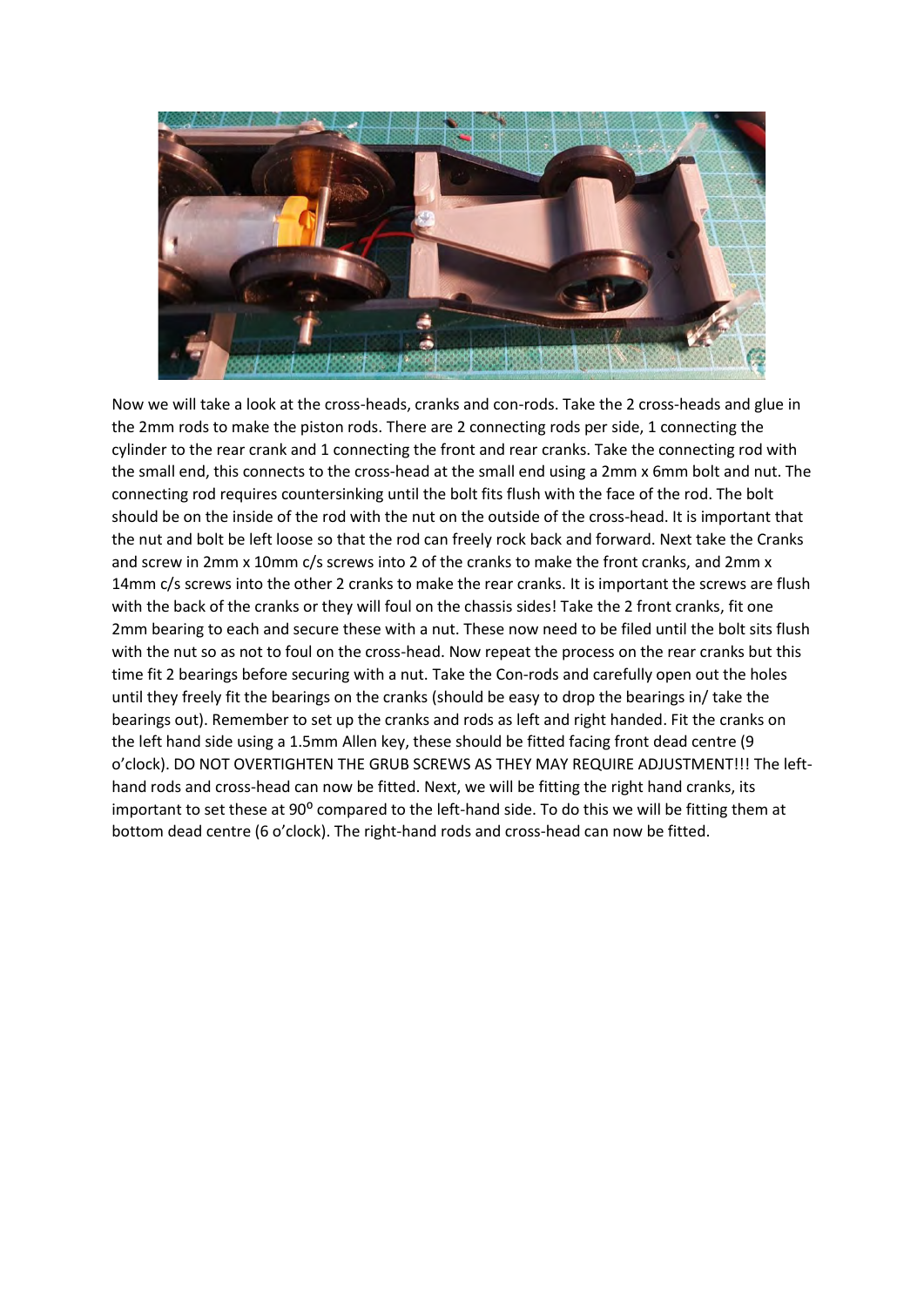

The chassis is now assembled and should be tested to make sure everything runs smoothly. If there is any binding/ sticking, loosen the cranks and start again with setting them out. When all is working as it should, drop a small amount of oil onto all of the bearings the keep the smooth running.

Bodywork Assembly:

Starting with the footplate laying down on a flat surface, glue the sole bars on either side. Use a small square to ensure these are at 90° to the footplate.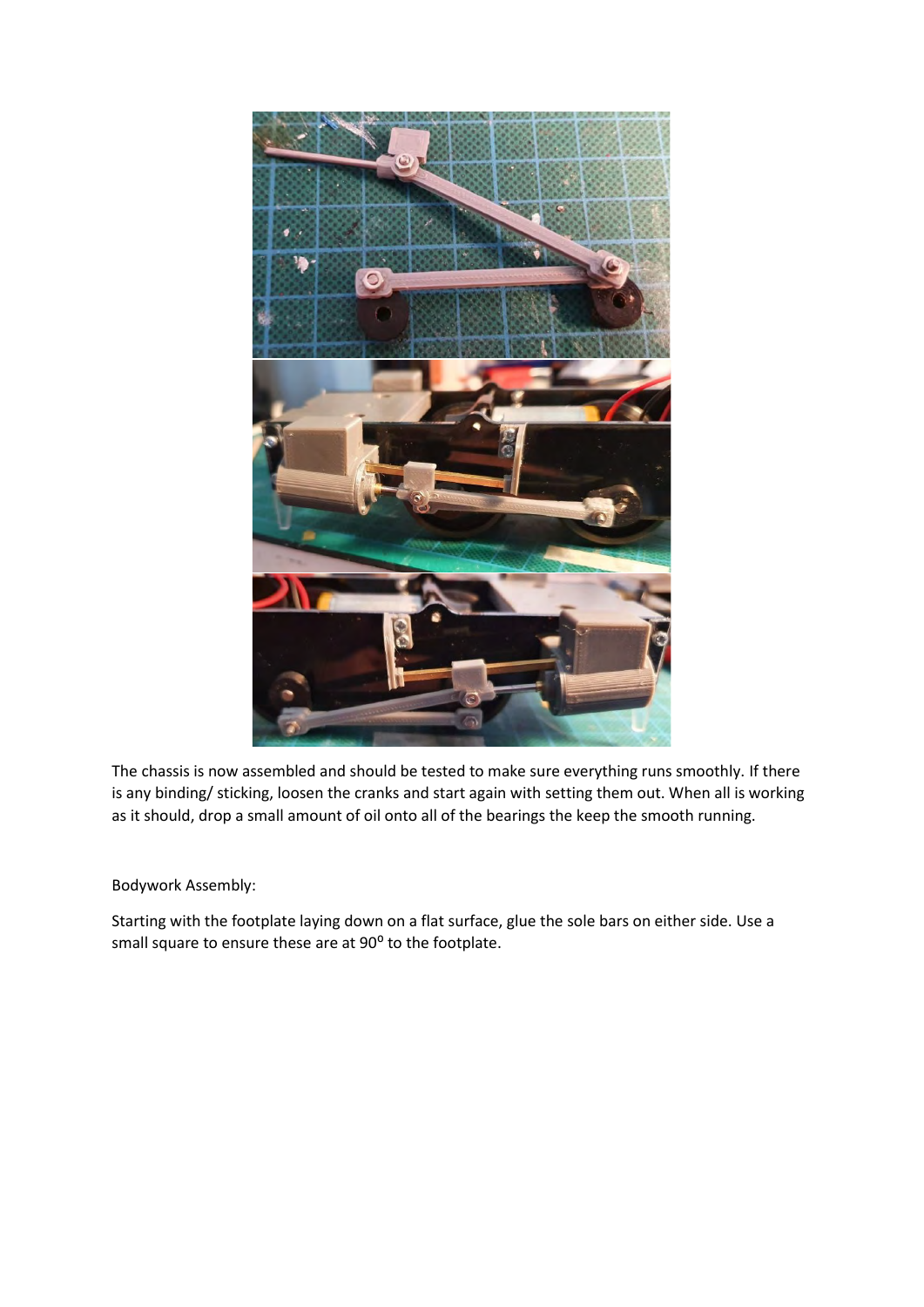

Next glue the buffer beam inner onto either end to strengthen the ends. Now the buffer beams can be glued onto either end, a screw through the coupling hole aids alignment.



The footplate assembly can now be turned over ready to attach the smokebox, boiler and firebox. Glue 3 nuts in the slots in the smokebox and 2 nuts in the firebox. The smokebox is fitted at the end with the 2 rectangular holes (cylinder cut-outs), fix the smokebox into place using 2 x 3mm x 10mm bolts. The boiler locates on the back of the smokebox and on the ring on the back of the firebox. Connect the boiler (DO NOT GLUE) to the firebox and position both on the footplate, bolt the firebox down using 2 x 3mm x 12mm bolts.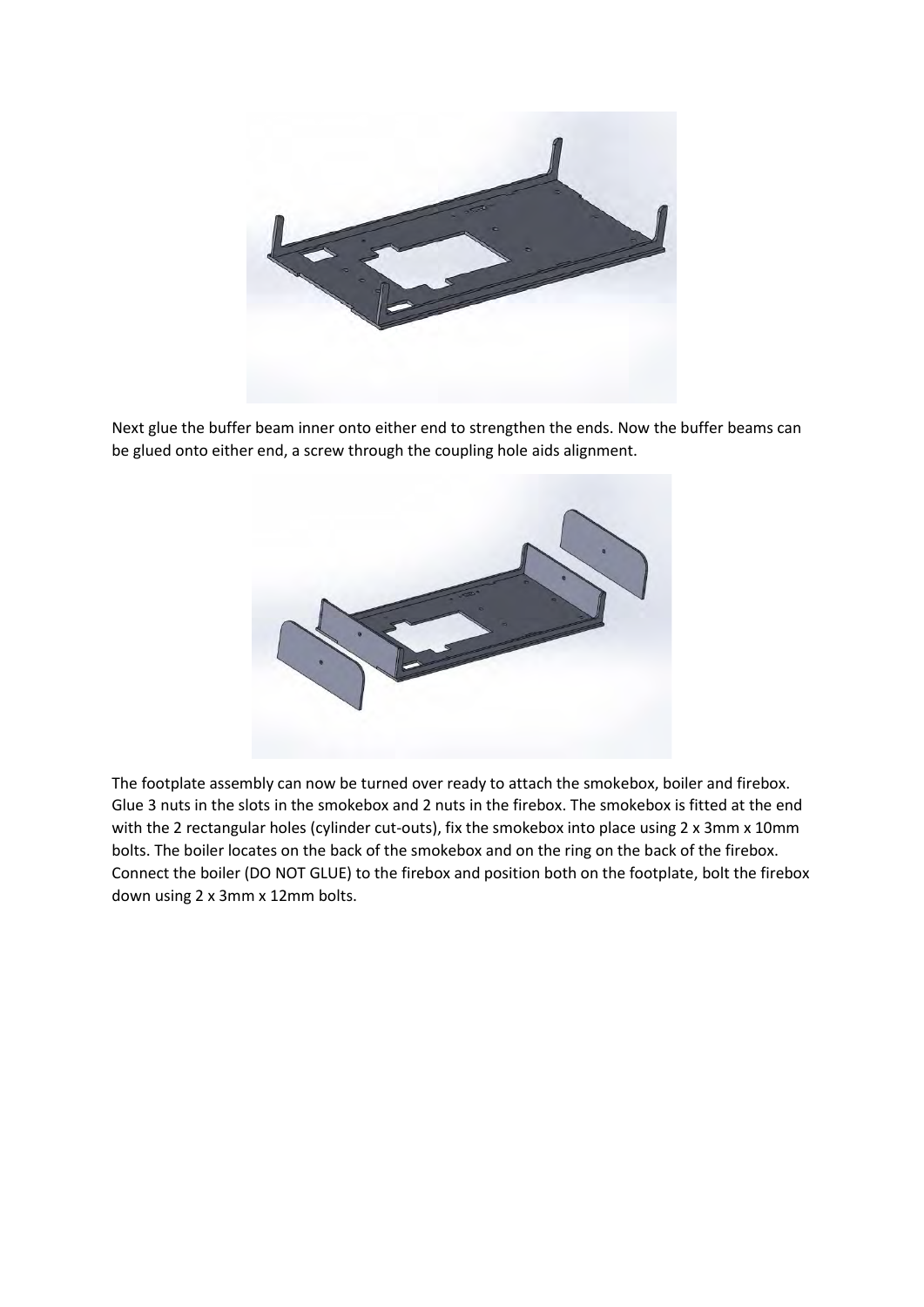

The smokebox door casting can now be glued into place, a bolt or piece of wire can be used to locate the door in the centre of the smokebox. The firebox back-head casting can also be glued into place now. The chimney can now be added to the smokebox. This is a 3 piece assembly starting with the chimney saddle in resin, this has a locating peg to ensure a good fit and should be glued in place. Next up is the brass tube that sits over the saddle casting, again this should be glued. Finally is the chimney cap, again this is a resin casting and fits neatly over the brass tube and should be glued in place. The dome is a resin piece and also has a locating peg into the boiler, this should be glued into place. Finally, the safety valve turret is added over the top of the firebox, again using the locating peg and gluing into position. For now put the footplate to one side.

Starting with the one of the side body panels, take the side tank inner and glue this into place making sure the cut-outs at the bottom of the tanks line up and that the bolting flanges are facing rearward (towards the cab).



Next take the side tank front piece and glue this to the front of the side tank inner, be careful to make sure this lines up neatly with the side piece.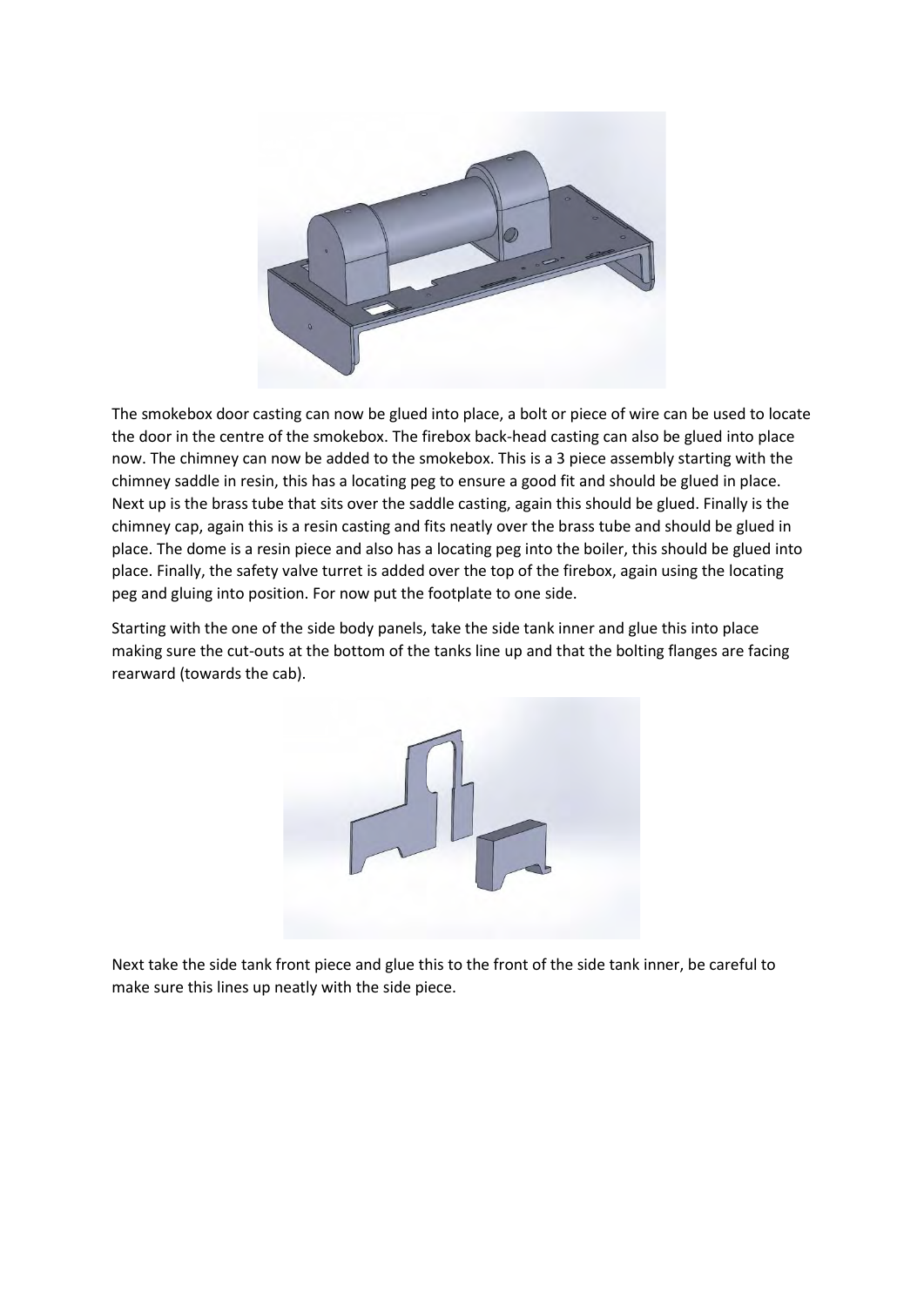

The beading can now be added along the top edge of the tank, around the cab and across the top of the coal bunker. Repeat this for the other side.



Now we can take the cab front and join the 2 sides together. The cab front is tabbed on the top corners of the cab front and is glued to the rear side of the side tank inners.



The cab floor is next to be fitted and is glued to the inside edge of the cab sides.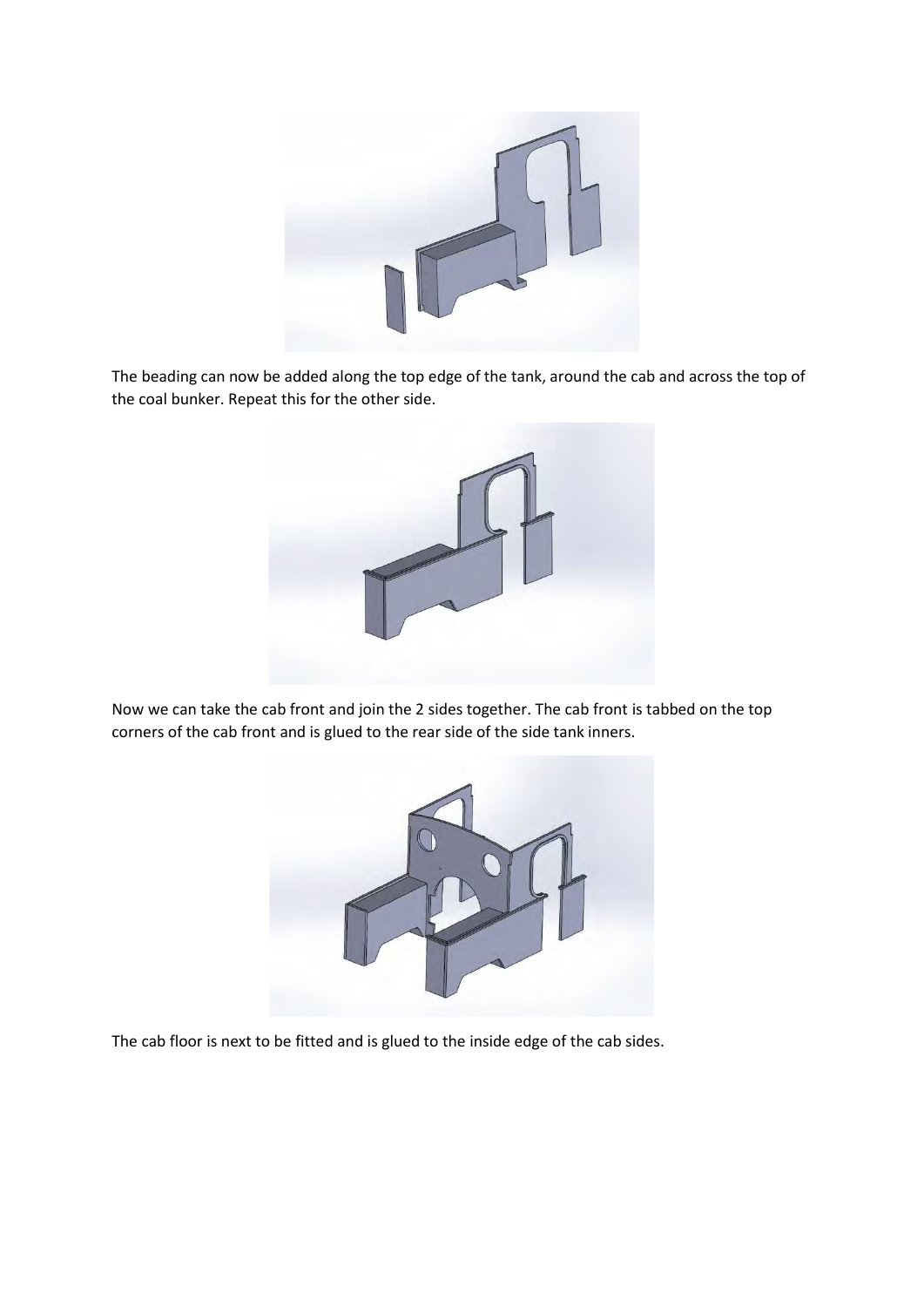

The cab back-sheet can now be glued into place using the 2 tabs in the top corners to aid alignment.



Working in the coal bunker, there is a mounting plate with 3 hexagonal holes in it. This is glued into the cab floor and provides space for fitting 3 nuts which need to carefully be glued into place. There are 2 rectangular spacers that are now glued one either side in the coal bunker to provide support for the plate on the top of the coal bunker.



The back of the coal bunker can now be glued into place and the final piece of beading added to the top edge.